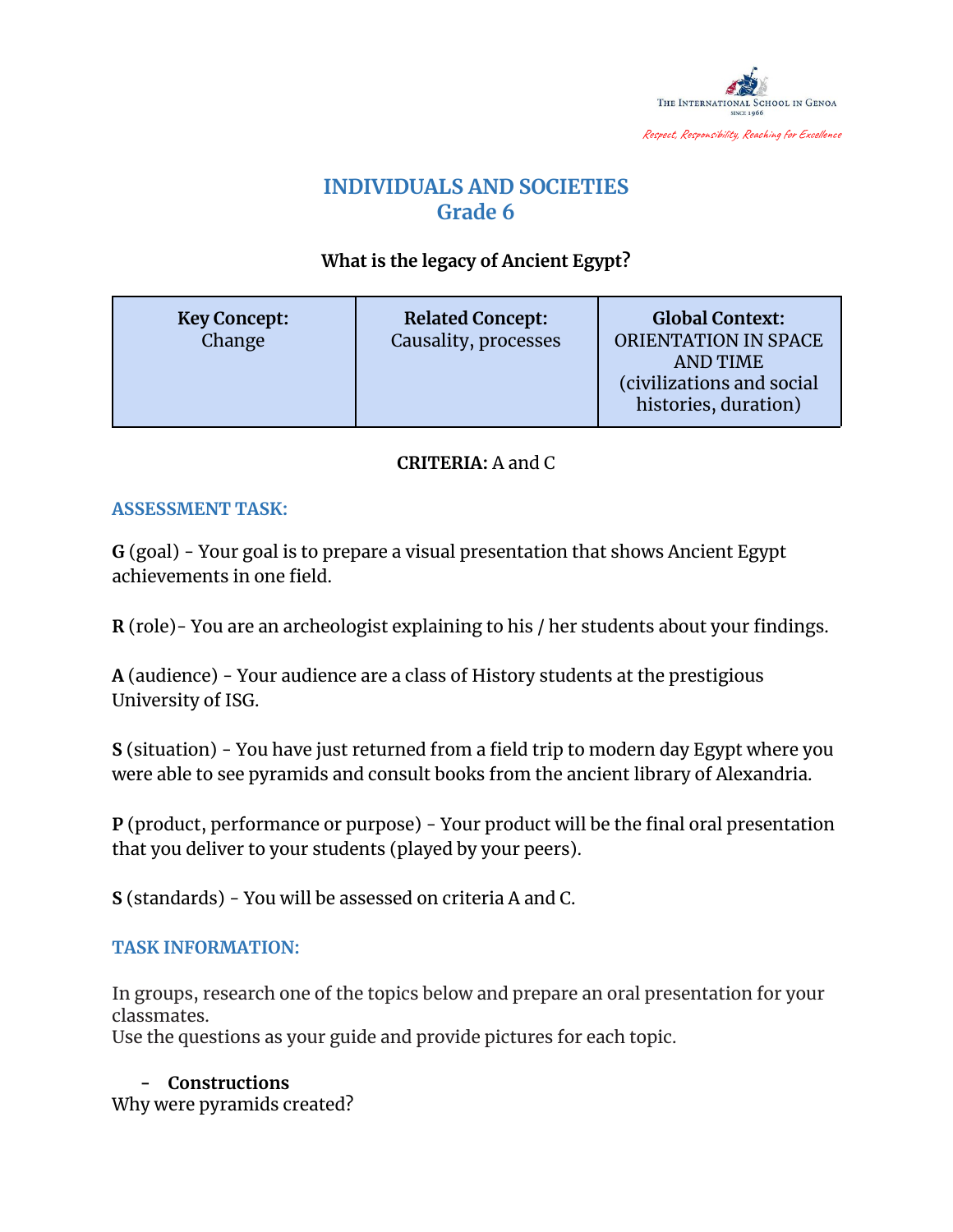

How were they built? What are the most famous pyramids? To start your research, read pages 81 - 83 of the History Alive! The ancient world book that we have in class.

#### **- Writing**

Who were the scribes? What are hieroglyphics? What is a papyrus? What is the Rosetta Stone? How did it help decipher hieroglyphics? To start your research, read pages 98 - 99 of the History Alive! The ancient world book that we have in class.

#### **- Medicine**

Were Egyptians able to understand and cure injuries and diseases? What does the practice of mummification entail? To start your research, read pages 86 - 87 and 96 - 97 of the History Alive! The ancient world book that we have in class.

#### **CRITERION A: Knowing and understanding**

| Level       | Descriptor                                                                                                                                                        | Task-Specific Clarifications<br>aka. What does this mean in<br>practice? (We are going to complete<br>this together in class) |
|-------------|-------------------------------------------------------------------------------------------------------------------------------------------------------------------|-------------------------------------------------------------------------------------------------------------------------------|
| $\mathbf 0$ | The student <b>does not</b> reach a standard described by any<br>of the descriptors below.                                                                        |                                                                                                                               |
| $1 - 2$     | The student:<br>ii. demonstrates basic knowledge and<br>understanding of content and concepts with<br>minimal descriptions and/or examples.                       |                                                                                                                               |
| $3 - 4$     | The student:<br>ii. demonstrates adequate knowledge and<br>understanding of content and concepts through<br>satisfactory descriptions, explanations and examples. |                                                                                                                               |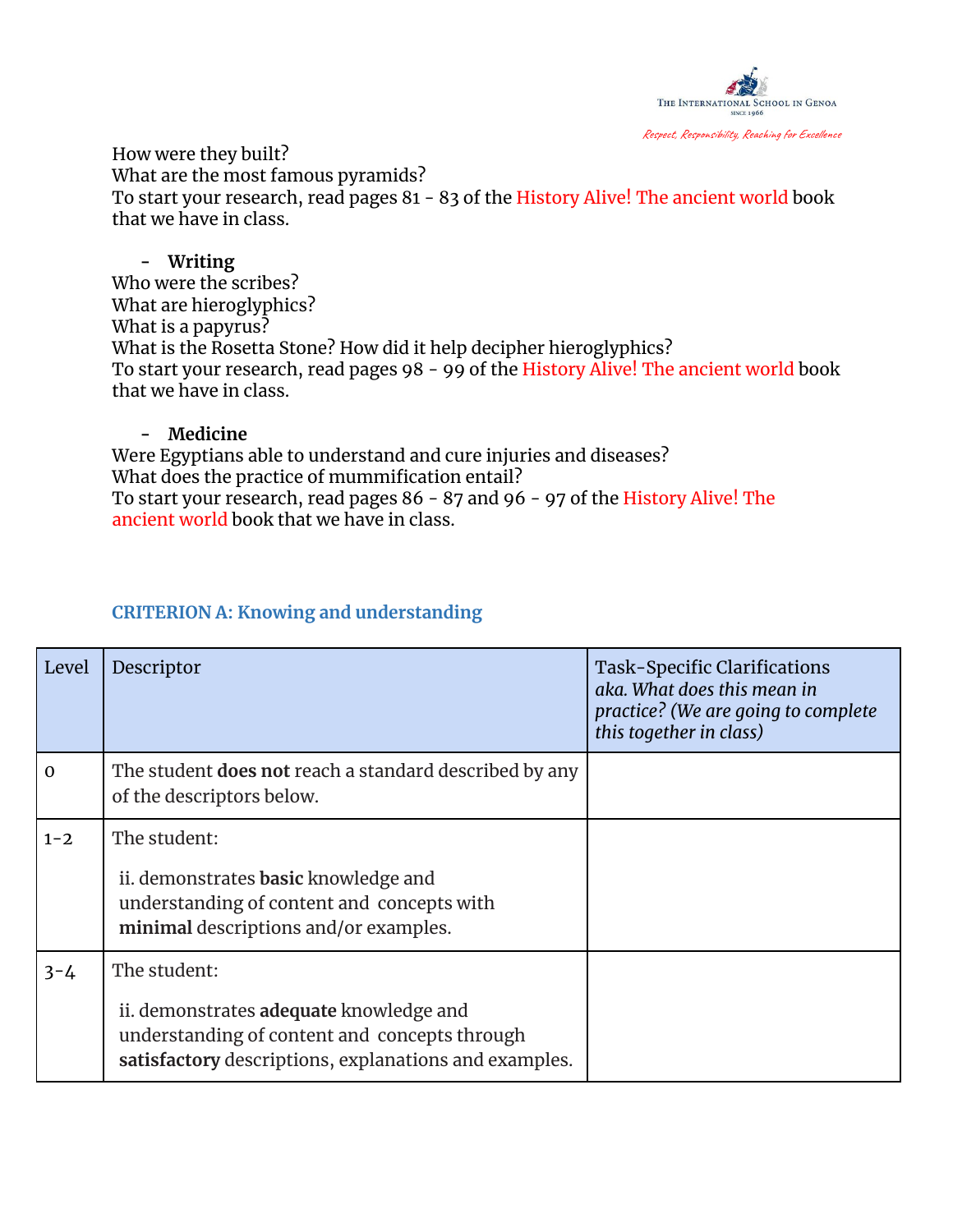

Respect, Responsibility, Reaching for Excellence

| $5 - 6$ | The student:                                                                                                                                                |  |
|---------|-------------------------------------------------------------------------------------------------------------------------------------------------------------|--|
|         | ii. demonstrates substantial knowledge and<br>understanding of content and concepts through<br>accurate descriptions, explanations and examples.            |  |
| $7 - 8$ | The student:                                                                                                                                                |  |
|         | ii. demonstrates excellent knowledge and<br>understanding of content and concepts through<br>thorough, accurate descriptions, explanations and<br>examples. |  |

# **CRITERION C: Communicating**

| Level        | Descriptor                                                                                                                                                                                                                                                                                                                   | Task-Specific Clarifications<br>aka. What does this mean in<br>practice? (We are going to complete<br>this together in class) |
|--------------|------------------------------------------------------------------------------------------------------------------------------------------------------------------------------------------------------------------------------------------------------------------------------------------------------------------------------|-------------------------------------------------------------------------------------------------------------------------------|
| $\mathbf{O}$ | The student does not reach a standard described by<br>any of the descriptors below.                                                                                                                                                                                                                                          |                                                                                                                               |
| $1 - 2$      | The student:<br>i. communicates information and ideas in a limited<br>way, using a style that is limited in its<br>appropriateness to the audience and purpose.<br>ii. structures information and ideas according to the<br>specified format in a limited way.<br>iii. documents sources of information in a limited<br>way. |                                                                                                                               |
| $3 - 4$      | The student:<br>i. communicates information and ideas satisfactorily<br>by using a style that is <b>somewhat</b> appropriate to the<br>audience and purpose.                                                                                                                                                                 |                                                                                                                               |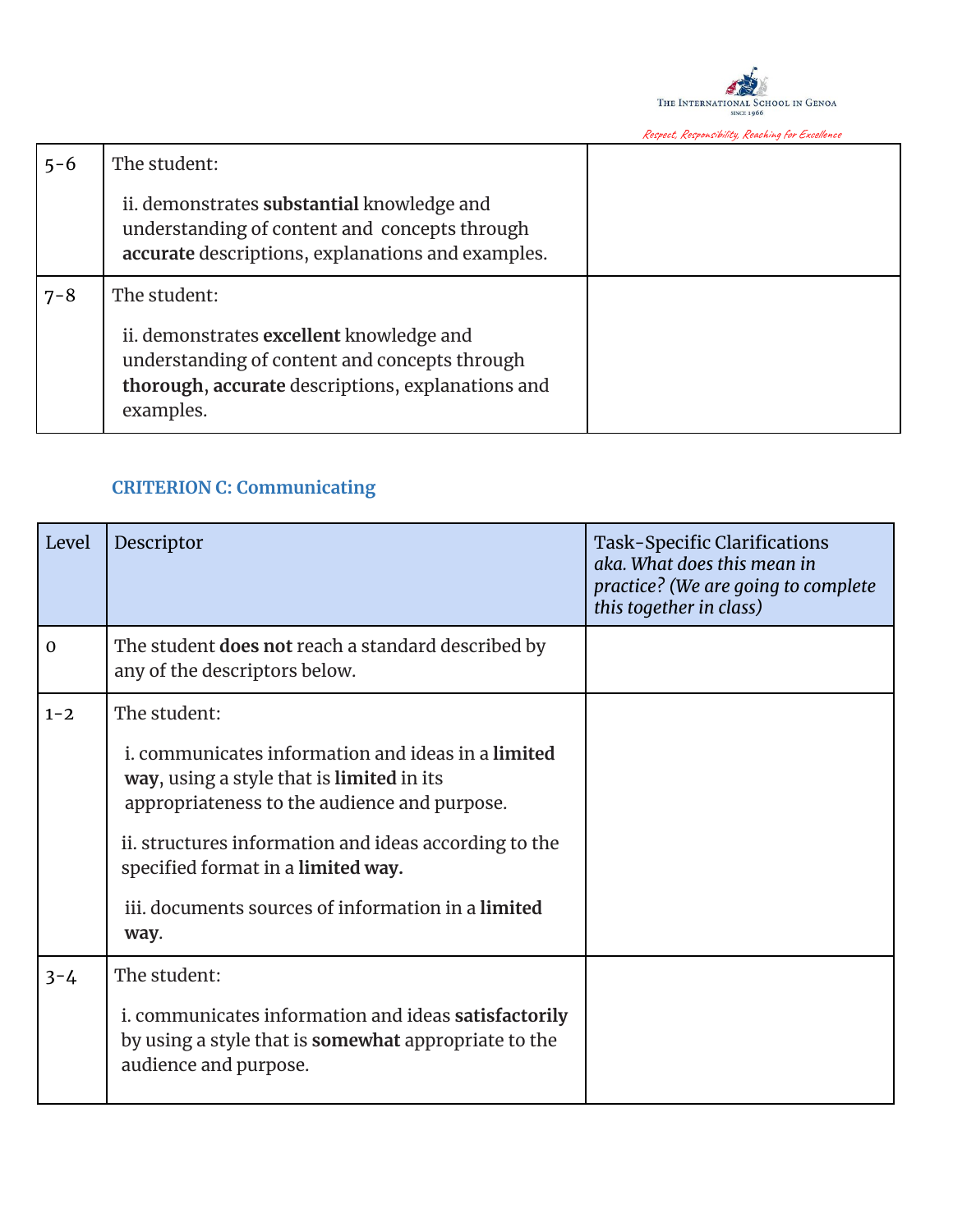

Respect, Responsibility, Reaching for Excellence

|         | ii. structures information and ideas in a way that is<br>somewhat appropriate to the specified format.                                             |  |
|---------|----------------------------------------------------------------------------------------------------------------------------------------------------|--|
|         | iii. sometimes documents sources of<br>information using a recognized convention.                                                                  |  |
| $5 - 6$ | The student:                                                                                                                                       |  |
|         | i. communicates information and ideas accurately by<br>using a style that is mostly appropriate to the<br>audience and purpose                     |  |
|         | ii. structures information and ideas in a way that is<br>mostly appropriate to the specified format                                                |  |
|         | iii. often documents sources of information using a<br>recognized convention.                                                                      |  |
| $7 - 8$ | The student:                                                                                                                                       |  |
|         | i. communicates information and ideas effectively<br>and accurately by using a style that is completely<br>appropriate to the audience and purpose |  |
|         | ii. structures information and ideas in a way that is<br>completely appropriate to the specified format                                            |  |
|         | iii. consistently documents sources of<br>information using a recognized convention.                                                               |  |

#### **COMMAND TERMS:**

| Analyse        | Break down in order to bring out the essential elements or structure. (To<br>identify parts and relationships, and to interpret information to reach<br>conclusions.)                              |
|----------------|----------------------------------------------------------------------------------------------------------------------------------------------------------------------------------------------------|
| Demonstrate    | Make clear by reasoning or evidence, illustrating with examples or practical<br>application.                                                                                                       |
| <b>Discuss</b> | Offer a considered and balanced review that includes a range of arguments,<br>factors or hypotheses. Opinions or conclusions should be presented clearly<br>and supported by appropriate evidence. |